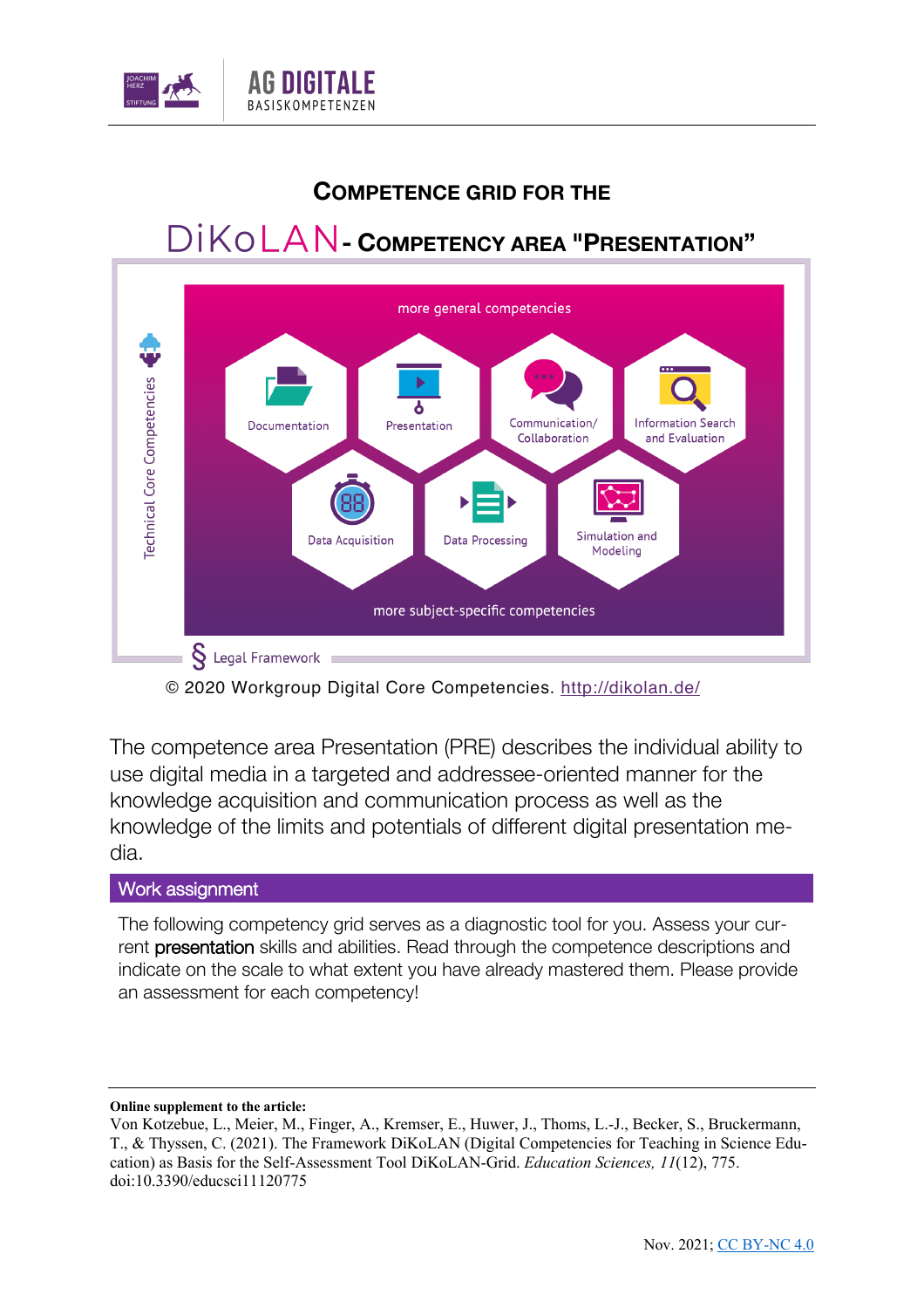

|  |                              | <b>LEVELS OF PERFORMANCE</b>                                                                                                                                                                                                                                                                                                                                                                                                                     |                                                                                                                                                                                                                                                                                                                     |                                                                                                                                                                                                   |  |  |  |  |  |
|--|------------------------------|--------------------------------------------------------------------------------------------------------------------------------------------------------------------------------------------------------------------------------------------------------------------------------------------------------------------------------------------------------------------------------------------------------------------------------------------------|---------------------------------------------------------------------------------------------------------------------------------------------------------------------------------------------------------------------------------------------------------------------------------------------------------------------|---------------------------------------------------------------------------------------------------------------------------------------------------------------------------------------------------|--|--|--|--|--|
|  |                              | A1 (Name)                                                                                                                                                                                                                                                                                                                                                                                                                                        | A2 (Describe)                                                                                                                                                                                                                                                                                                       | A3 (Use/Apply)                                                                                                                                                                                    |  |  |  |  |  |
|  | (TK)<br>tools<br>pecial<br>ഗ | can name several technical options for presenting content<br>of different sizes (e.g., document camera, video camera,<br>smartphone, tablet) and processes on different time scales<br>(e.g., slow motion, fast motion).                                                                                                                                                                                                                         | For each type of presentation (e.g., of content, processes / for<br>several groups or individual recipients) I can describe at least<br>one possibility of technical implementation including the neces-<br>sary procedure with reference to current hardware and soft-<br>ware and associated technical standards. |                                                                                                                                                                                                   |  |  |  |  |  |
|  |                              | do not<br>fully<br>agree at all<br>agree<br>П                                                                                                                                                                                                                                                                                                                                                                                                    | do not<br>fully<br>agree at all<br>agree                                                                                                                                                                                                                                                                            | can operate, calibrate and use at least one system for<br>presentation (e.g., of content, processes / for several<br>groups or single recipients).                                                |  |  |  |  |  |
|  |                              | I can name several technical options for presenting to a<br>larger audience (e.g., projectors, interactive whiteboards),<br>to multiple groups (e.g., display on multiple devices),<br>and/or to a single recipient.                                                                                                                                                                                                                             | I can describe the features/functionalities, technical require-<br>ments and any limitations of the respective systems for<br>presentation (e.g., of content, processes / for several groups or<br>individual recipients).                                                                                          |                                                                                                                                                                                                   |  |  |  |  |  |
|  |                              | fully<br>do not                                                                                                                                                                                                                                                                                                                                                                                                                                  | do not<br>fully                                                                                                                                                                                                                                                                                                     | do not<br>fully                                                                                                                                                                                   |  |  |  |  |  |
|  |                              | agree at all<br>agree<br>$\Box$<br>$\perp$<br>$\perp$<br>$\mathbf{1}$                                                                                                                                                                                                                                                                                                                                                                            | agree at all<br>agree<br>$\Box$                                                                                                                                                                                                                                                                                     | agree at all<br>agree                                                                                                                                                                             |  |  |  |  |  |
|  | context (TCK)                | I can name several subject-specific/scientific scenarios<br>and, if applicable, contexts for digital presentation forms<br>and the digital presentation of processes (e.g., time-lapse<br>for osmosis and/or motion) and for the use of presentation<br>hardware (e.g., microscope cameras, mobile devices with<br>cameras).<br>fully<br>do not<br>agree at all<br>agree<br>$\Box$<br>$\Box$<br>$\Box$<br>$\Box$<br>$\Box$<br>$\perp$<br>$\perp$ | I can describe selected scientific presentation forms and media<br>(e.g., high-speed recordings of collisions, making diagrams,<br>time-lapse recordings) by way of example.                                                                                                                                        | can create and present presentations in a scientific con-<br>text using selected digital presentation media (e.g., high-<br>speed collision recording, diagramming, time-lapse photog-<br>raphy). |  |  |  |  |  |
|  | Content-specific             | I can name several subject-specific/scientific scenarios<br>and, if applicable, contexts for the use of presentation soft-<br>ware (e.g., Matlab) that meet current subject-specific re-<br>quirements and citation rules.<br>fully<br>do not                                                                                                                                                                                                    | fully<br>do not                                                                                                                                                                                                                                                                                                     | do not<br>fully                                                                                                                                                                                   |  |  |  |  |  |
|  |                              | agree at all<br>agree                                                                                                                                                                                                                                                                                                                                                                                                                            | agree at all<br>agree                                                                                                                                                                                                                                                                                               | agree at all<br>agree                                                                                                                                                                             |  |  |  |  |  |
|  |                              |                                                                                                                                                                                                                                                                                                                                                                                                                                                  |                                                                                                                                                                                                                                                                                                                     |                                                                                                                                                                                                   |  |  |  |  |  |